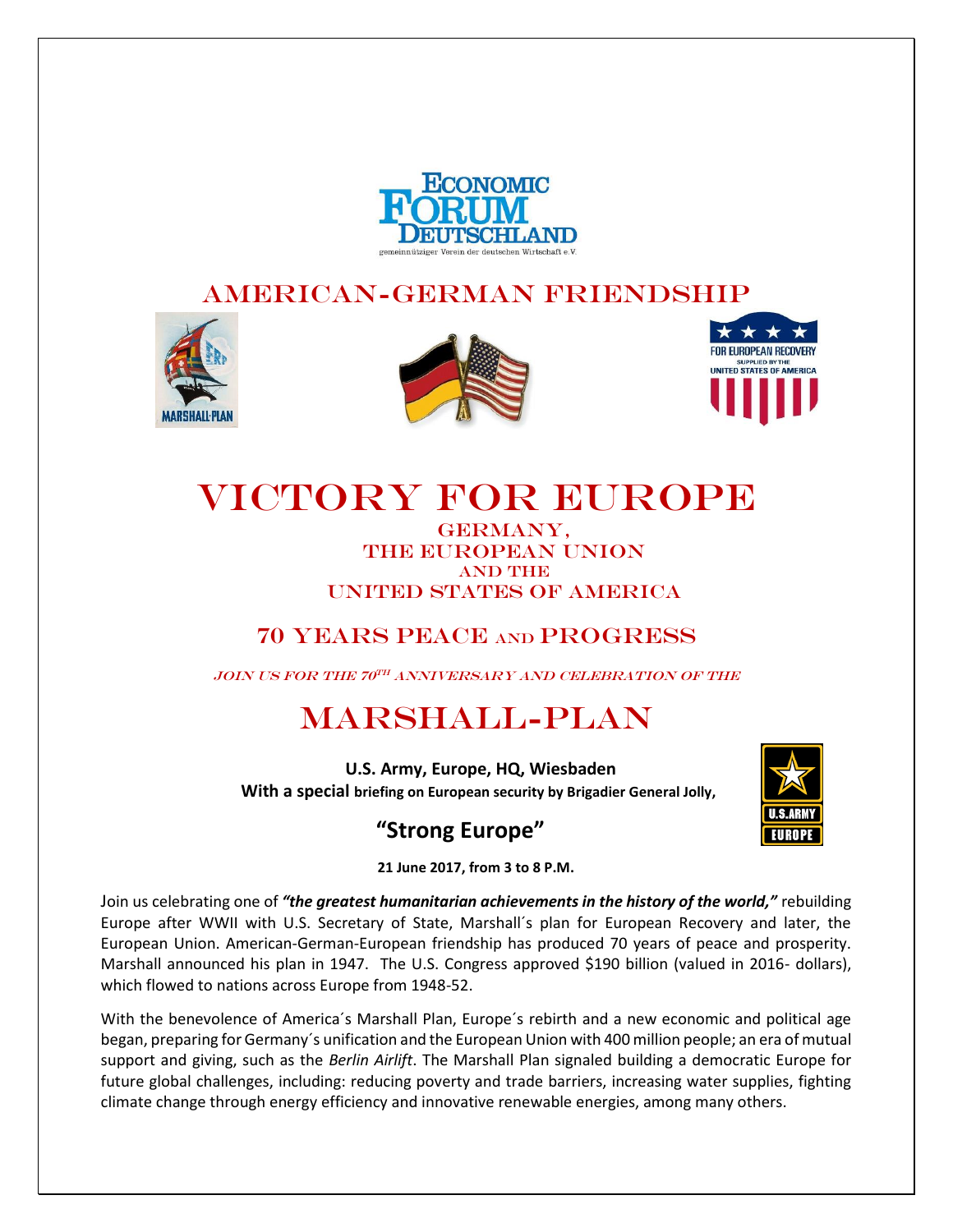Opportunities for greatness have never been better: biological advances, medicine, culture, business, trade, finance, technology, education…it all began with the Marshall Plan, a platform for growth of American-German friendship in the past, as in the future.

Without the strategic command and the powerful U.S. Army in Europe and NATO, defending the Continent for 70 years, the achievements of the Marshall Plan and the European Union would never have been possible. It is a very distinct honor, to hold the first of a series of Marshall-Plan celebrations, at U.S. Army Headquarters, Europe, (USAREUR) in Wiesbaden.

## **The U.S. Army Public Outreach Program**

- 1. Brigadier General Jolly, Briefing on *Security in Europe*
- 2. Question and answer session.
- 3. Tour of the airfield with static display of aircraft (helicopters, fixed wing)
- 4. U.S. Army historian will give talk about General George C. Marshall, Secretary of State
- 5. Briefing on the history of the airfield, center of the *Berlin Airlift,* 1948/49.
- 6. Tour of the Mission Command Center, including historical exhibition
- 7. Tour the Combined Operations and Intelligence Center
- 8. Briefing describing USAREUR's contributions to NATO
- 9. Dinner at the post's restaurant, "Little Italy", (self-paying)

## **First event of 18 months promoting understanding & appreciation:**

- Celebrating 70 years of American-German friendship with the Marshall-Plan
- Remembering the importance of America's Marshall Plan for Germany and Europe:
	- o "one of the greatest humanitarian achievements in human history."
	- o 72 years of peace, growth, innovation, and progress in Europe!
- Enhancing Trans-Atlantic relations
- Training German teachers to prepare students for democratic decisions based on improved understanding of post-WWII European history. Training kits and certificates will be provided.

### **Registration and Security Check (see below)** latest by 15 June 2017

Participation is limited. Register now. **Online: "Kontakt"** http://www.economic-forum-deutschland.de/# **Fax:** 06103 30 35 619

**Remember:** Bring your Passport or *Personalausweis*: the one corresponding to the number you list below under **Required Information.**

**Cost of Tour:** 65 € plus VAT per Person (includes bus return trip, to, from and around U.S. Army HQ; plus, organization and promotion of this event by the Economic Forum Deutschland gem. e.V.) No-host standing social at *Little Italy.*

**Transportation:** Please join us on one of the busses from Dreieich to Wiesbaden? No extra charge.

- o Yes
- o No. If not, all participants *must* join us on the bus at the military base for the tour around the area. Car parking is very limited.

### **Required information:**

| $\textbf{Nationality} \textcolor{red}{.}\textcolor{blue}{.}\textbf{1} \textbf{1} \textbf{1} \textbf{1} \textbf{1} \textbf{1} \textbf{1} \textbf{1} \textbf{1} \textbf{1} \textbf{1} \textbf{1} \textbf{1} \textbf{1} \textbf{1} \textbf{1} \textbf{1} \textbf{1} \textbf{1} \textbf{1} \textbf{1} \textbf{1} \textbf{1} \textbf{1} \textbf{1} \textbf{1} \textbf{1} \textbf{1} \textbf{1} \textbf{1} \textbf{1} \textbf{1} \textbf{1} \$ |
|------------------------------------------------------------------------------------------------------------------------------------------------------------------------------------------------------------------------------------------------------------------------------------------------------------------------------------------------------------------------------------------------------------------------------------------|
|                                                                                                                                                                                                                                                                                                                                                                                                                                          |
|                                                                                                                                                                                                                                                                                                                                                                                                                                          |
|                                                                                                                                                                                                                                                                                                                                                                                                                                          |